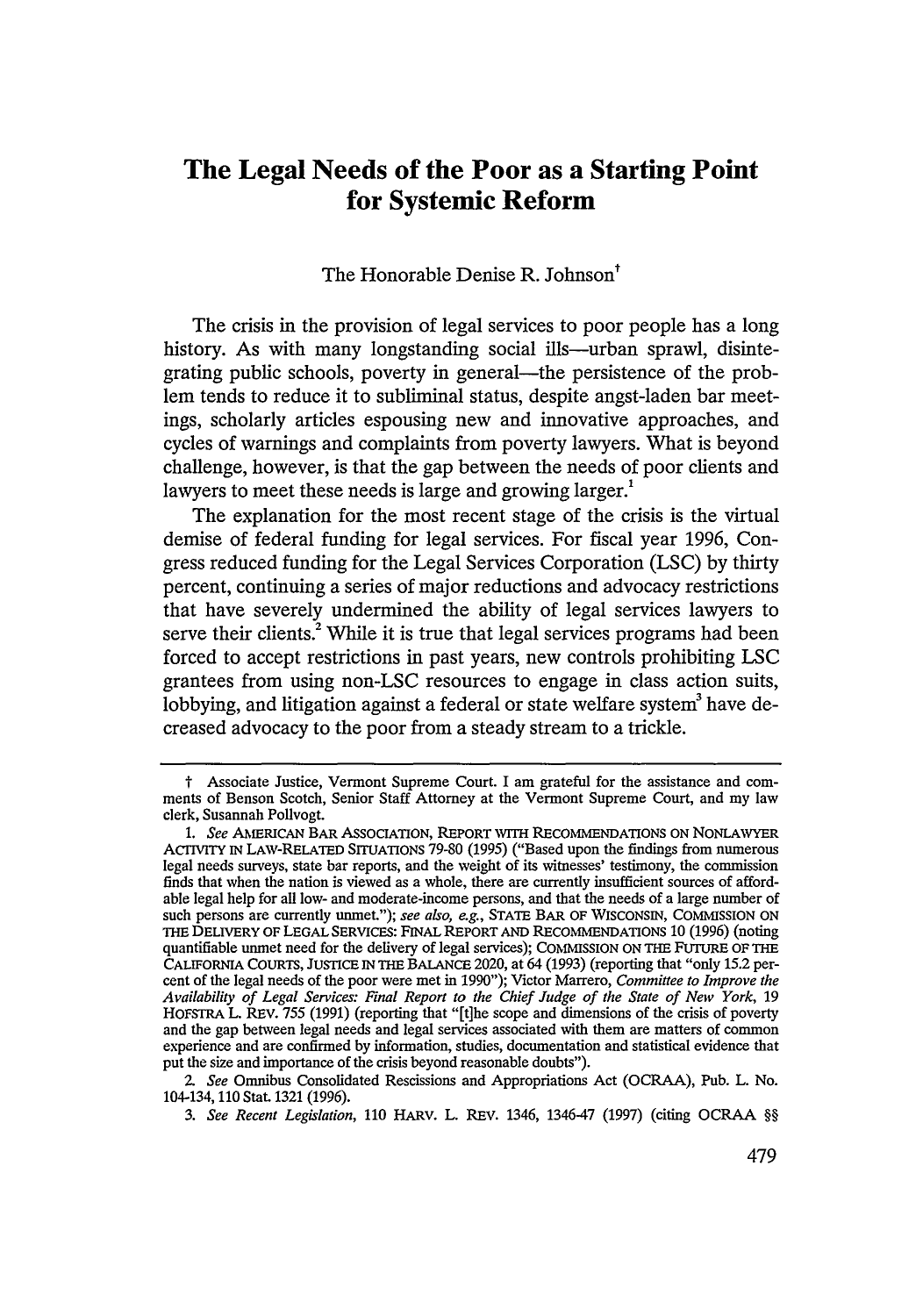In Vermont, for example, the LSC cuts mean that the number of eligible clients who receive direct representation is so diminished as to be almost nonexistent. Vermont Legal Aid, Inc., a statewide program formerly funded by LSC, no longer takes LSC funding because of the restrictions. It is operating at a greatly reduced level and takes cases only on an emergency basis.4 A new LSC-funded program, Legal Services Law Line, operates a "hot line" staffed by lawyers who provide advice, referral, and pro se materials to hundreds of callers with the familiar legal problems of the poor: evictions, divorce, custody, guardianship, child support, consumer frauds, and benefits problems. Callers take the advice and materials and represent themselves in court or before administrative agencies.

In addition to the efforts of full-time legal aid attorneys, many private attorneys in Vermont work for the poor in a pro bono capacity. But this resource also cannot meet the need. By LSC directive, Law Line must work in conjunction with a program utilizing the pro bono services of private attorneys.<sup>5</sup> Vermont Volunteer Lawyers Project is a pro bono program that picks up a small percentage of the cases that need counsel, but not nearly enough lawyers participate to make even a small dent in the problem. Vermont is not atypical in this respect.<sup>6</sup>

There is little doubt that the problem of providing legal services to the poor is severe, but there is no agreement on what to do about it. Most proposals look to familiar faces for the answers-the private bar and the courts, or Congress and state governments. While it will always be essential to press the private bar and legislative bodies for more services and funding, that effort will never provide more than a partial answer to a growing problem.

It is my belief that the situation will not be remedied unless it is attacked as part of a broader problem of access to the justice system. It is not just the poor who cannot afford justice in today's society. Courts across the country have experienced an explosion in pro se litigation,<sup>7</sup>

<sup>504(</sup>d)(1), 504(a)(16)).

<sup>4.</sup> One of the current features of legal services funding is that it is easier to find funding for specific groups, such as the elderly and disabled, or victims of domestic violence, producing a kind of "boutique" legal services. Funding is less available for general service work, which may be what low-income clients need most.

*<sup>5.</sup> See* 45 C.F.R. § 1614.1a (1998) (requiring that an LSC grantee devote 12.5% of funds to involving private attorneys in a pro bono capacity).

*<sup>6.</sup> See* Marrero, *supra* note 1, at 824 (noting that, despite efforts of bar associations, only about 10% of attorneys in New York engage in pro bono work for the poor); Michael Millemann, *Mandatory Pro Bono in Civil Cases: A Partial Answer to the Right Question,* 49 MD. L. REV. 18, 58 (1990) (noting that voluntary programs in Maryland are not meeting needs of the poor).

<sup>7.</sup> Prose litigants are appearing with increasing frequency, not just in courts of limited jurisdiction but also in courts of general jurisdiction. *See* AMERICAN **JUDICATURE** SOCIETY, **MEETING** THE **CHALLENGE** OF PRO SE LITIGATION 8 (1998). There has been a particularly dramatic increase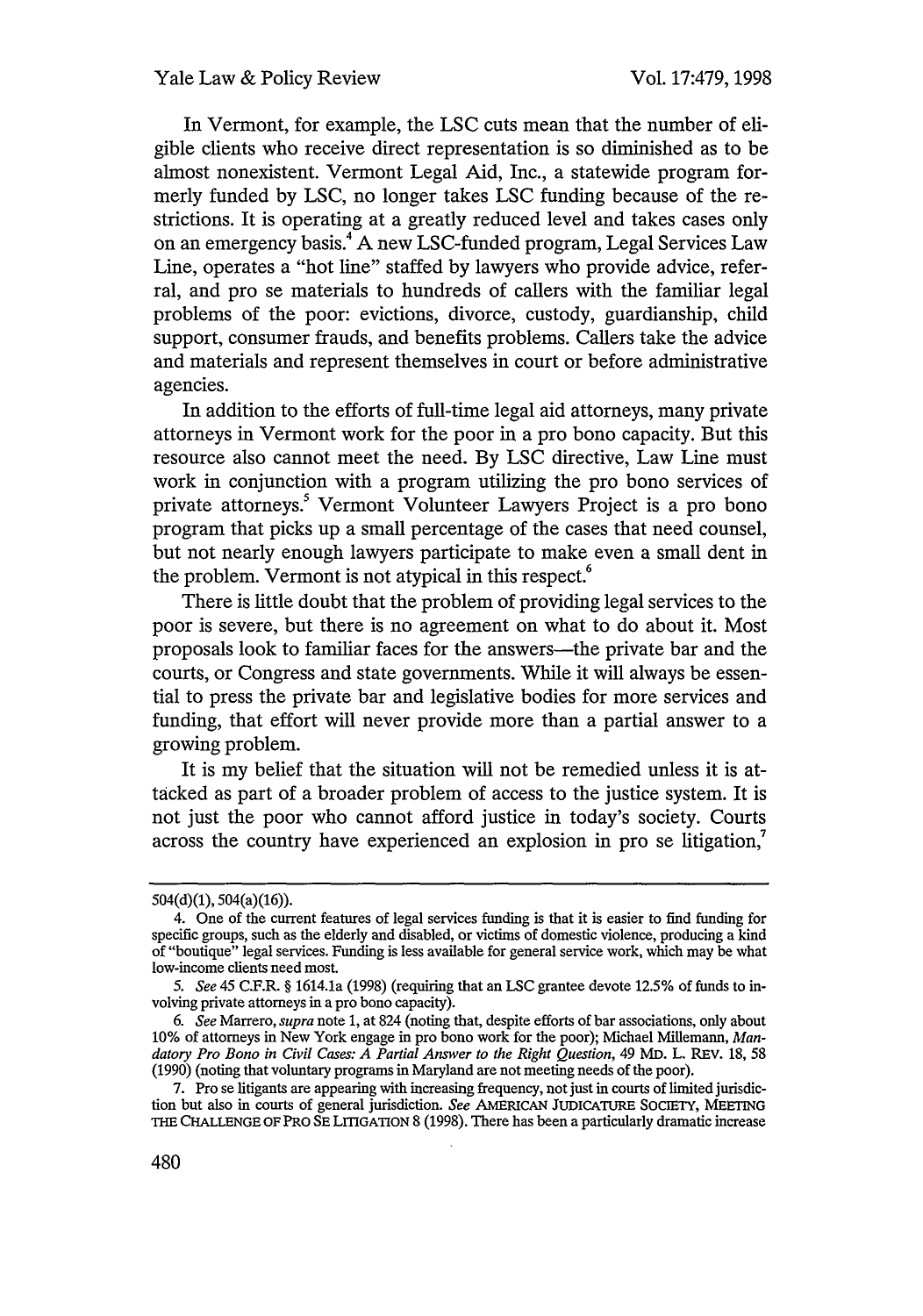and many people representing themselves are of moderate income levels and would not be eligible for publicly funded legal services or pro bono services even under the most generous standards that have been employed. Our long-term strategy must move beyond throwing more lawyers at the problem. Instead, we must develop a new approach to doing the traditional business of the courts that will meet the needs of diverse economic groups. Such an approach should not only utilize scarce resources more efficiently, but it also should serve a substantially greater population, and thus be more likely to enjoy broad and continuing political support.

 $\rightarrow$ 

## I. WHY **THE** OLD SOLUTIONS WILL NOT WORK

Relying on pro bono services of attorneys and federally funded legal services programs will not enable us to provide meaningful access to an overloaded justice system. The seemingly endless debate within the bar about the nature of the lawyer's professional obligation to provide pro bono services has succeeded only in delaying real resolution of the issue. In the meantime, the answer to the question, "Why should attorneys do pro bono?" has become increasingly irrelevant. Focusing only on ways to revive and reorganize legal services programs is also a strategic error in that it treats access to justice as a discrete problem of the poor, rather than of society in general.

Historically, the dominant view has been that the pro bono services of a lawyer are an act of charity, compelled by the lawyer's individual conscience,<sup>8</sup> or, more recently, by codes of professional conduct. The organized bar has not been able to agree on any form of compulsion to increase the level of pro bono activity. Rule 6.1 of the ABA's Model Rules of Professional Conduct sets forth only an aspirational goal: at least 50 hours of pro bono legal services a year, with a substantial majority of the legal services to be rendered to people of limited means or other groups without resources for legal fees. Some states now require mandatory reporting of pro bono activities, $\frac{9}{2}$  but the obligation to serve remains voluntary in every state.

in domestic relations courts. *See id.* Lower-income people are more likely to represent themselves, *see id.* at 11-12, but data from studies in various jurisdictions indicates that there is no typical profile of a pro se litigant, *see id.* at 13. Some jurisdictions have witnessed marked increases in selfrepresentation by middle income persons. *See id.* at 12.

*<sup>8.</sup> See* Tigran W. Eldred, *The Lawyer's Duty of Public Service: More Than Charity?,* 96 **NV.** VA. L. REv. 367, 374 & n. 26 (1994).

*<sup>9.</sup> See, e.g.,* RULES OF PROFESSIONAL CoNDuCr, R. 4-6.1(d) (Florida Bar Association 1998) (requiring members of the Florida bar to annually report whether the member has satisfied the member's professional responsibility to provide pro bono legal services to the poor).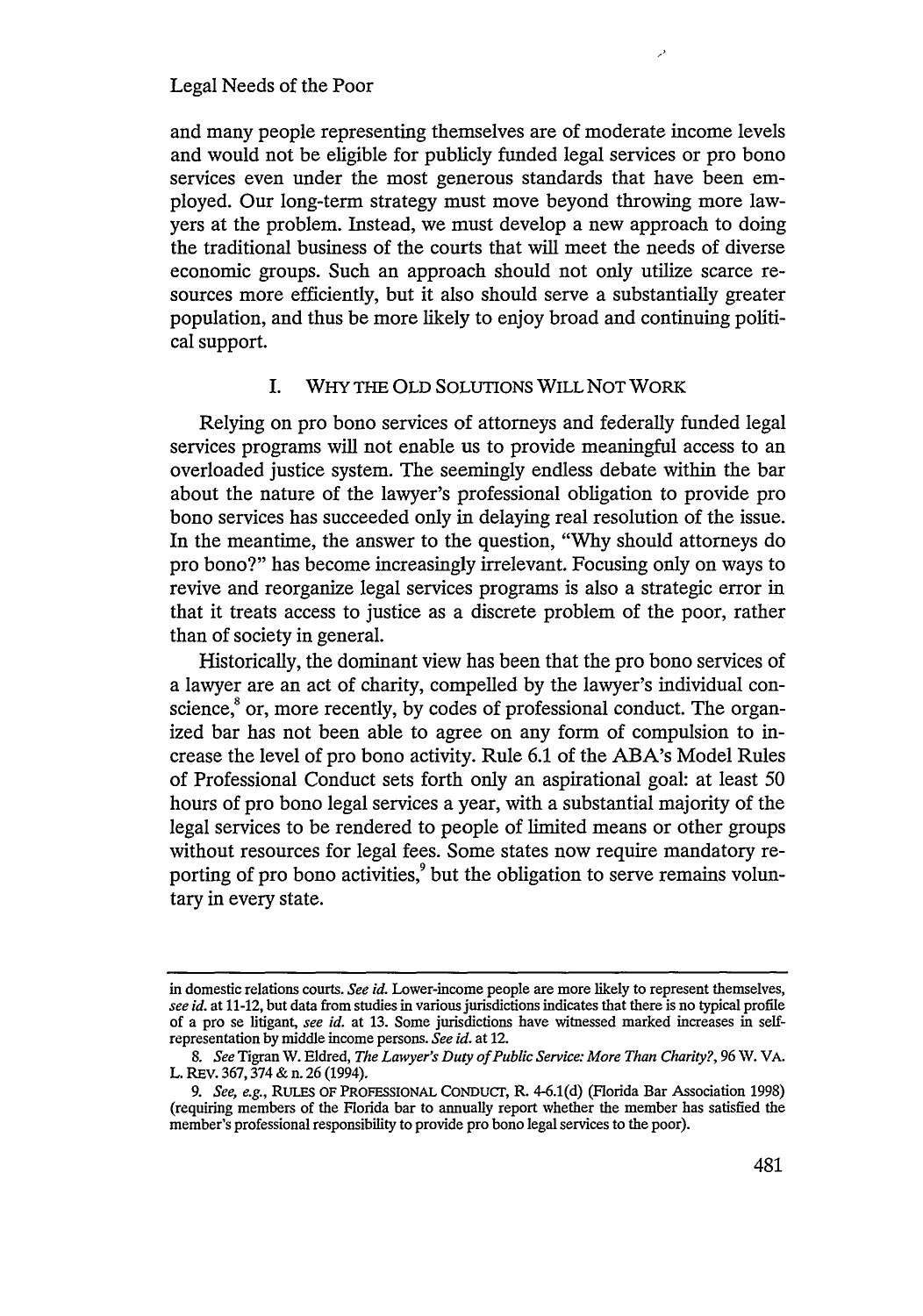Proponents of mandatory pro bono argue that a legal and enforceable duty may be found in the ethical norms governing the legal profession, especially in light of the present crisis. They buttress their argument for obligatory pro bono with various theories grounded in the notions that lawyers have a monopoly on the justice system and that "meaningful access to the legal system requires the assistance of a lawyer."<sup>10</sup> Accordingly, asking lawyers to spend a certain percentage of their time on pro bono work is a "fair surcharge for the windfall that accrues from a legal monopoly."<sup>11</sup> In a variation on the monopoly theme, some have argued that mandatory pro bono is similar to an in-kind user fee, which should be paid by lawyers for the exclusive right to use certain public assets, such as evidentiary privileges, conflict of interest rules, and the work product doctrine.<sup>12</sup> On the other side of the argument, a number of commentators refute the monopoly theory and oppose mandatory pro bono on the ground that the burden of distributing legal services to the poor should be borne by society as a whole, not by individual lawyers.<sup>13</sup>

It is not surprising that these theories have not yielded measurable changes in attitudes or in hours of pro bono services. Ethical norms do not vary in response to ebbs and flows in demand for legal services. Professional standards may change gradually over time, but they are essentially independent of transient factors like shifts in the economy and in political fortunes. Even if new theories were taken seriously, it would be unrealistic to expect an enforceable legal duty to provide pro bono services to match cyclical changes in need.

Pursuant to their regulatory control of lawyers, the courts could, of course, give more teeth to Rule 6.1 by making it mandatory. But I suspect most state courts will not want to assume of the role of "pro bono cop." Judges are far more willing to encourage lawyers, through voluntary programs, to assist the courts by providing more service to poor clients. More importantly, even if the courts were willing to resolve the moral-obligation-versus-professional-duty debate in favor of mandatory pro bono, the present aspirational goal of 50 hours per year would fall far short of solving the needs of the poor given the current crisis.

<sup>10.</sup> *See* Eldred, *supra* note 8, at 395.

<sup>11.</sup> *Id.* at 398.

<sup>12.</sup> *See* Steven Lubert & Cathryn Stewart, *A "Public Assets" Theory of Lawyers' Pro Bono Obligations,* 145 U. PA. L. REV. 1245,1262-85 (1997).

<sup>13.</sup> *See* Eldred, *supra* note 8, at 397-98 (citing DAVID LUBAN, LAWYERING **AND JUSTICE: AN** ETHICAL STUDY 246 (1988) ("[I]t is unfortunate that poor people cannot obtain lawyers, but that is not the fault of the legal system."); Charles Fried, *The Lawyer as Friend: The Moral Foundations of the Lawyer-Client Relation, 85* YALE **LJ.** 1060, **1079-80** (1976) ("If the obligation [to serve the poor] is one of justice, then it is an obligation of society as a whole. It is cheap and hypocritical for society to be unwilling to pay the necessary lawyers from the tax revenues of all, and then to claim that individual lawyers are morally at fault for not choosing to work for free.")).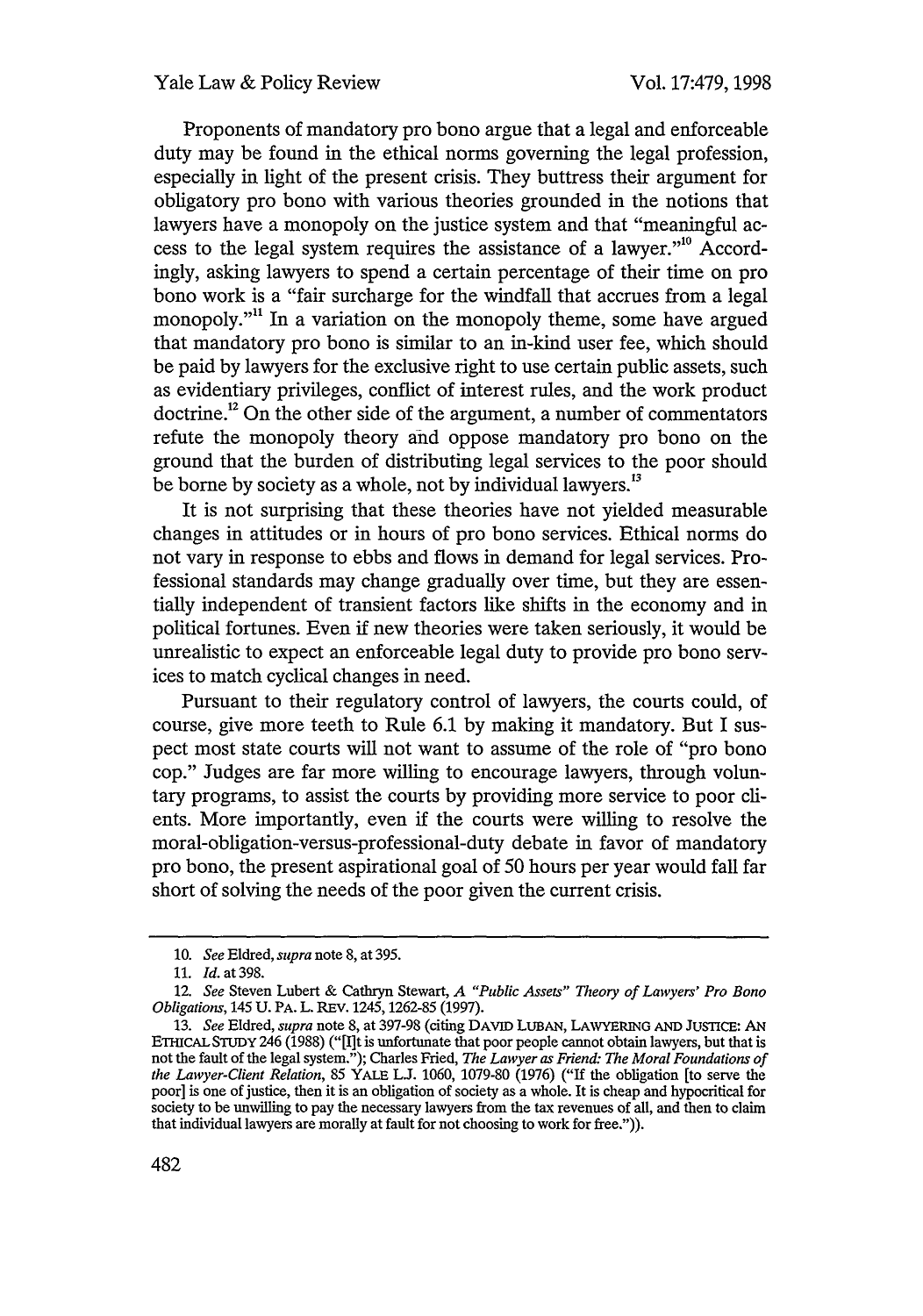Even voluntary pro bono is a hard sell in this economic climate. Increased competition among law firms and the demand for billable hours has reduced opportunities for lawyers to engage in "pro bono service, civic involvement, and experiences that build professional judgment and sustain a professional culture."<sup>14</sup> Under these conditions, debating "oughts" that are neither enforceable institutionally nor accountable to the marketplace is at best ineffectual and at worst counterproductive. Engaging in this conversation may create the illusion that salvation will follow soon after logic prevails and truth-based advocacy triumphs.

The old solutions also will not work because they assume that the entire subject is best left to the legal profession and the courts. The creation of the Legal Services Corporation may have been a high point in public attention to the legal service needs of the poor; it now appears to have been an exception to the prevailing rule. As important as the program was, it relied heavily on the assumption that the legal profession would remain the core service provider and that the courts would remain the central forum for resolution of disputes. In the days when LSC grantees were allowed to engage in lobbying, legislative initiatives successfully secured broad-scale relief for low-income clients through policy changes in welfare and other programs affecting them. But it is fair to say that the main focus was, and still is, on providing adequate services within the existing judicial system rather than on changing that system. In the absence of systemic changes that would lessen dependency on funded legal services, the Legal Services Corporation was politically at risk from the moment of its creation. The lesson is that stable and comprehensive solutions should not center on any one politically sensitive program, however enlightened in concept and effective in practice it is while it operates.

Realistically, Congress is not likely to reverse the anti-legal services trend begun in the Reagan years. Nor are states prepared to make up the difference. The parallel federal and state focus on welfare reform, though distinct from the pro bono debate, creates an atmosphere in which restoration of former levels of funding, either from Congress or state legislatures, is extremely unlikely.

Finally, focusing on reviving legal services is problematic because it treats the poor as isolated constituents with unique difficulties, thereby masking the connection between their problems and those of other litigants, and obscuring the ways in which the access problem stems from failures in the system's design.

**<sup>14.</sup>** Deborah L. Rhode, *The Professionalism Problem,* **39 WM. &** MARY L. REV. **283,299-300 (1998).**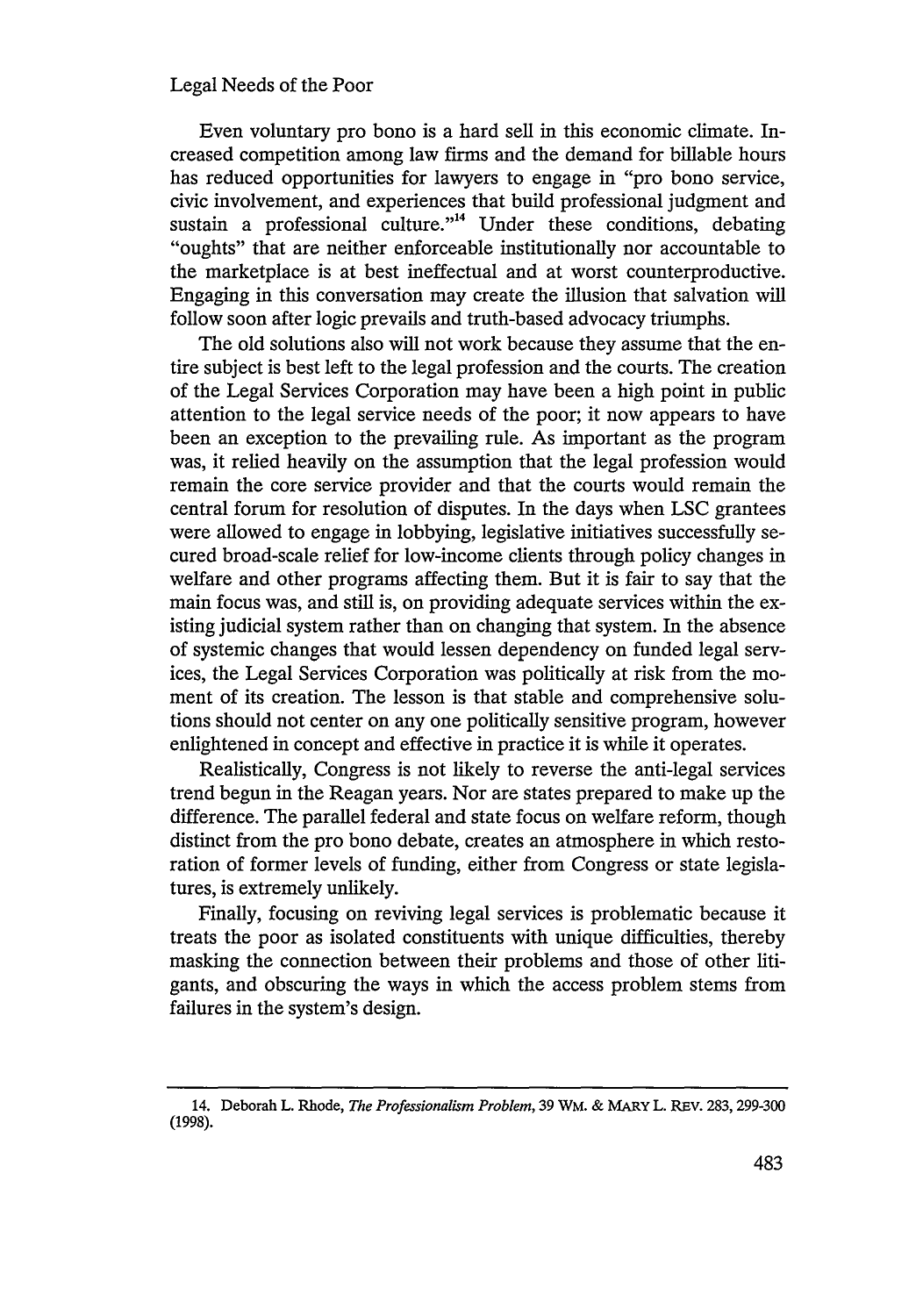## II. A NEW DIRECTION

The difficulty poor clients experience in their efforts to access justice should be seen as the canary in the coal mine for the justice system as a whole—the poor are affected first because they are more vulnerable, but their difficulties are symptomatic of larger problems that ultimately will affect everyone. Although people of limited means may suffer most acutely from lack of representation, their experience is not an anomaly in an otherwise optimal relationship between society and the legal profession. As I have noted, people of moderate means lack representation for the same reasons as do the poor: because they cannot afford the legal fees." An effective long-term strategy cannot rely solely on reviving legal services for the poor, but must develop approaches that will enhance access to justice for a wider public. There are achievable structural changes that will make the legal system more efficient for its users. Additionally, in the current political climate, legislators and policy makers will be more receptive to funding structural reforms that benefit all users rather than a single sector.

There is no shortage of ideas for ways to reform the legal system.<sup>16</sup> The critical question is which ideas hold the most promise for a large number of litigants and for the institutions of justice, and thus are more likely to be accepted and actually implemented. From the standpoint of solving the access problems of indigent clients, some solutions worth considering include altering the lawyer's monopoly on the justice system and demystifying the law so that lay people can understand it. It is also appropriate to question whether court adjudication, with its attendant emphasis on legal formality, is always the most appropriate method of dispute resolution, either procedurally or substantively.<sup>17</sup>

Critical to any scheme for improving access to justice is a recognition that the monopoly lawyers hold on the justice system has become an unacceptable barrier to change. The increasing use of paralegals has proven that many legal matters, especially those that rely on forms, may be handled quite competently by non-lawyers, with little or no actual supervi-

**<sup>15.</sup>** *See* Roger C. Cramton, *Delivery of Legal Service to Ordinary Americans,* 44 **CASE** W. RES. L. REV. **531,** n. 28 ("cost is the second most-frequent reason given for not consulting a lawyer") (citing Barbara A. Curran, *Report on the 1989 Survey of the Public's Use of Legal Services, in* TWO **NATIONWIDE** SURvEYS: **1989** PILOT **ASSESSMENT** OF **THE** POOR **&** PuBLIc **GENERALLY 55 (ABA** Consortium on Legal Services for the Public, **1989)).**

<sup>16.</sup> *See* Cramton, *supra* note 15, at 532 (reciting long history of commentators expressing widely held views that legal system is grossly inefficient and suggesting various avenues of reform).

<sup>17.</sup> *See, e.g.,* Carrie Menkel-Meadow, *The Trouble with the Adversary System in a Postmodern, Multicultural World,* 38 WM. & MARY L. REv. 5 (1996) (arguing that many conflicts cannot be re- duced to binary solutions because of fundamental indeterminacy of facts, irreconcilability of legal entitlements, or equal validity of competing emotional claims in certain cases).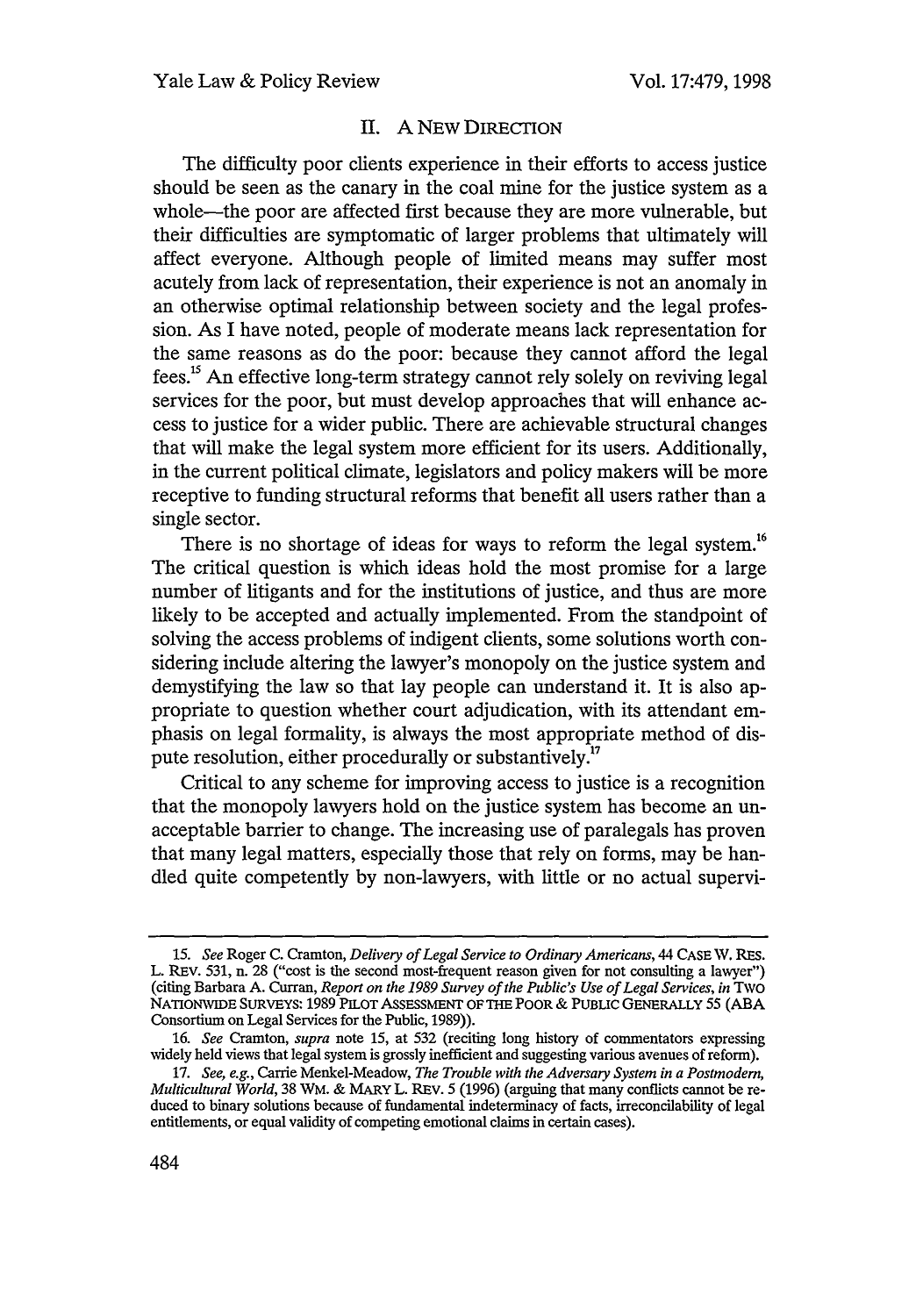sion by a person admitted to the bar.<sup>18</sup> Lawyers in candid moments will admit this, but the organized bar has kept a firm grip on rules relating to paralegals and the unauthorized practice of law.<sup>19</sup> The consistent rationale is that consumers need protection against their own ignorance, and that only by regulating lawyers will the public be protected from the unscrupulous.<sup>20</sup> But lawyers have made themselves a scarce resource, and it is difficult to sustain the argument that the poor are being protected by not receiving any legal advice at all.<sup>21</sup> For clients who are poor, uneducated and powerless, and who may have language and cultural barriers that distance them even farther from access to justice, an adviser with a limited range of skills or knowledge is preferable to no adviser at all. Thus, it is possible to agree with the premise that consumers need protection without concluding that giving lawyers an exclusive right to provide service is a necessary safeguard. $^{22}$ 

I am not suggesting that poor people do not deserve competent representation, but rather that not every case that comes to court requires an adviser with the full range of skills possessed by an attorney. A far more useful approach is to think about ways to expand the universe of potential counselors to the poor by reducing or eliminating the lawyer's monopoly in some areas, without compromising important legal rights.

Lawyers are, of course, essential in fully contested trials. In such cases, legal skills are needed to protect clients, and nonprofessional representation would likely result in negative externalities such as efficiency costs to the tribunal itself or to other litigants.<sup>23</sup> Such litigation, however, represents a relatively small fraction of the legal matters involving the poor. Many cases are quite routine, and may actually be made more complex by the overlay of judicial procedures.

There is significant potential for training nonlawyers to manage and conduct small residential closings, handle uncontested divorces, draw up

<sup>18.</sup> Accountants, realtors, paralegals, unions and experienced legal secretaries have proven reliable dispensers of particular kinds of legal advice. *See* Deborah L. Rhode, *The Delivery of Legal Services by Non-Lawyers,* 4 GEO. J. LEGAL ETmIcs 209,222-28 (1990). *But see* Florida Bar v. Furman, 451 So. 2d 808, 815 (Fla. 1984) (finding contempt for violation of court order barring a former legal secretary from providing oral advice about divorce forms to persons seeking uncontested divorce). Even assistance in court may be effectively carried out by non-lawyers; for instance, in Vermont, victims' advocates provide emotional support and explain court proceedings in domestic violence cases.

<sup>19.</sup> All states prohibit the unauthorized practice of law by persons not admitted to the bar. *See* Cramton, *supra* note 15, at 543.

*<sup>20.</sup> See id.* at 545.

<sup>21.</sup> Some argue that the traditional ethical notions that underlie this kind of protectionist argument are based on a profession that no longer exists, i.e., the profession no longer comprises the "19th century tradition of the all-competent generalist lawyer whose clients were almost entirely private individuals." *Id.* at 538.

*<sup>22.</sup> See id.*

*<sup>23.</sup> See id.* at 570-71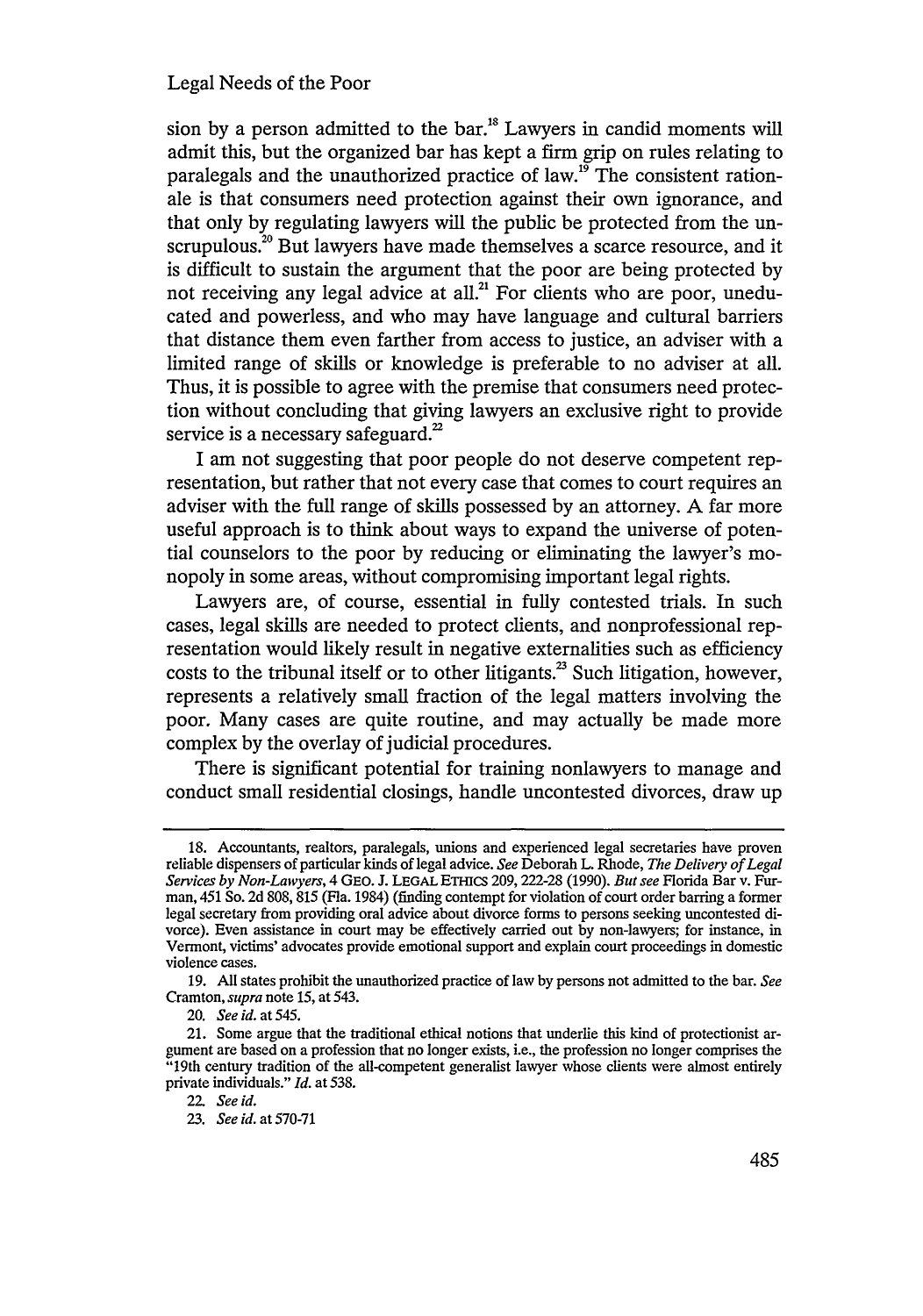simple wills, probate small estates, negotiate routine personal injury claims, or collect or defend simple debts.<sup>24</sup> To the extent that these matters require court hearings, they are the sort of cases that could be shifted from courts of general jurisdiction to court-supervised alternative dispute resolution (ADR) mechanisms.<sup>25</sup> A non-exclusive alternative might be a procedurally simplified fast-track within the court system for cases within given subject matter and complexity boundaries.

The opportunities for reducing the formality of the forum and the level of expertise required to operate in it would be even greater if the substantive law could likewise be simplified. The law is often complex because it needs to be. Housing, family and consumer laws-the areas in which legal assistance so often is needed—are not inherently less complex than other laws because they affect poor people. But even when the complexities of substantive laws cannot be eliminated, the text of legislation and regulations may be amenable to simplification and demystification. Modern insurance policies written for home and auto owners are successful examples of moderately complex legal obligations that have been translated into terms people understand. Similarly, if written decisions are required as a result of alternative dispute mechanisms, opinions should be designed for lay comprehension.

A break-up of the lawyer monopoly would require corresponding structural reforms in the judicial system. Innovative court-sponsored ADR programs may have the most potential for simplifying procedures and utilizing non-lawyer counselors to provide service to poor people (and other types of litigants) in appropriate cases. ADR programs already in existence are gaining increasing acceptance by courts and legislatures. Many programs are designed with other goals in mind, such as improving court efficiency in docket management,<sup>26</sup> but they can also be designed to reduce the overall demand for legal proceedings, and, therefore, for lawyers. Counselors will still have to be paid, but presumably not at the rate it takes to support the modern law practice. Even if lawyer representation is retained in some non-court proceedings, ADR proce-

<sup>24.</sup> *See* JEROME **E.** CARLIN, LAWYERS **ON** THEIR OWN: THE SOLO PRACrlTIONER IN *AN* **URBAN** SETTING, **206-09** (1994).

*<sup>25.</sup> See* Richard **C.** Reuben, *Public Justice: Toward a State Action Theory of Alternative Dispute Resolution,* 85 **CAL.** L. REV. 577,580 & n. **3 (1997)** (explaining that ADR is an umbrella term used to describe a number of different mechanisms of dispute resolution, such as arbitration, early neutral evaluation, fact-finding, mediation, mediationlarbitration, mini-trials, negotiation, ombudsman, and summary jury trials).

**<sup>26.</sup>** *See* NATIONAL CENTER FOR **STATE** COURTS NORTHEASTERN REGIONAL OFFICE, MIDDLESEX MULTI-DOOR **COURTHOUSE** EVALUATION PROJECr **FINAL** REPORT **(1992)** (reporting findings from court-annexed program designed to screen cases and refer them to the most appropriate dispute resolution process: case evaluation, mediation, standard arbitration, and complex case management).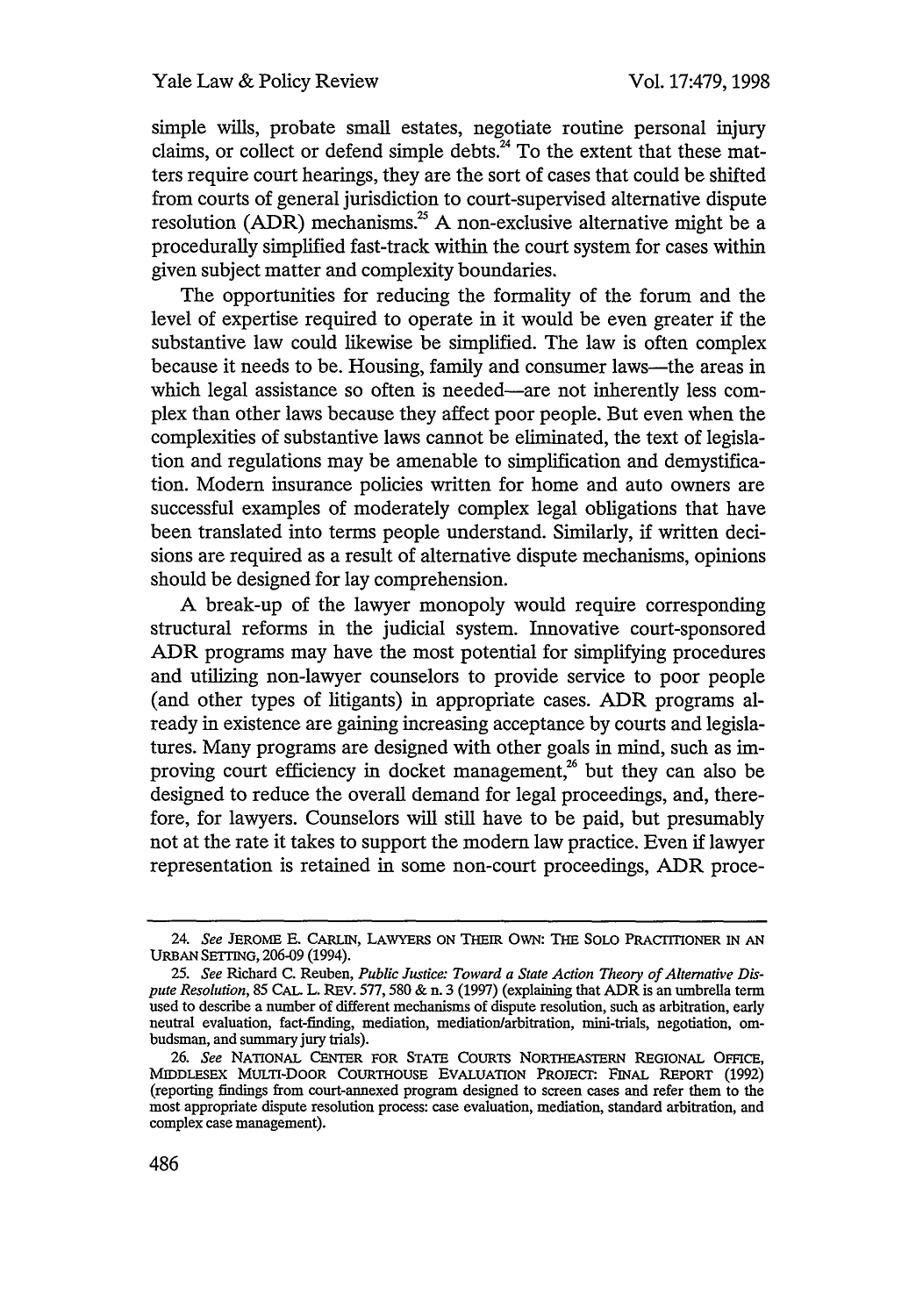dures may be more streamlined than court litigation and cost less as a result.

The challenge is to find a qualitative approach to classifying cases in the justice system that would incorporate, as an operating principle, the notion that trial judges and trial lawyers are scarce resources, and that only those cases requiring their full expertise should be heard in court.<sup>27</sup> There is no reason that every cause of action filed in court should be treated in the same manner. Not all cases merit setting a discovery schedule, holding status conferences, and pushing counsel toward a trial date in the hope that the case will actually settle. In other words, court systems need to spend time figuring out how to handle voluminous noncomplex litigation. Filtering out those cases that could be heard by a different kind of tribunal may be more rewarding than simply pressuring parties to settle in an ad hoc fashion.

In family law, the area with the most dramatic demand for services, there is a powerful argument for a substantive change. In Vermont the family court is overwhelmed with the volume of cases filed, with the number of pre- and post-judgment proceedings, and with the emotional crises that plague families in the context of separation and divorce. Lack of representation for a substantial number of cases exacerbates the problem beyond resolution within the traditional forum. Family court judges and staff are barreling toward bum-out because of the frustration of being unable to solve the myriad problems. A change that would benefit litigants across the board would be a move toward a multi-disciplinary approach that would remove certain aspects of family cases from the adversarial process.<sup>28</sup> By multi-disciplinary, I mean using other professionals-social workers, mediators, psychologists-to handle the difficult family problems that are not primarily legal and that are not amenable to

**<sup>27.</sup>** *See id.,* passim. The Middlesex Multi-Door Courthouse project, which focused on optimizing the use of attorneys, judges, and court room time, was evaluated for the efficiency of its screening procedures, cost of procedures, and satisfaction of participants. The evaluation was made relative to a control group whose cases were processed through the traditional court system. Because cases processed through the project required fewer attorney hours and less judicial action, costs were lower, and participants in the project reported a high degree of satisfaction.

<sup>28.</sup> It is apparent that there are gross inefficiencies in the way the system currently makes use of precious judge-time. Full-blown trials are held in some divorce cases simply because the litigants have the means to pay the legal fees required. It is essential to allocate public resources upon criteria that go beyond the desire of litigants.